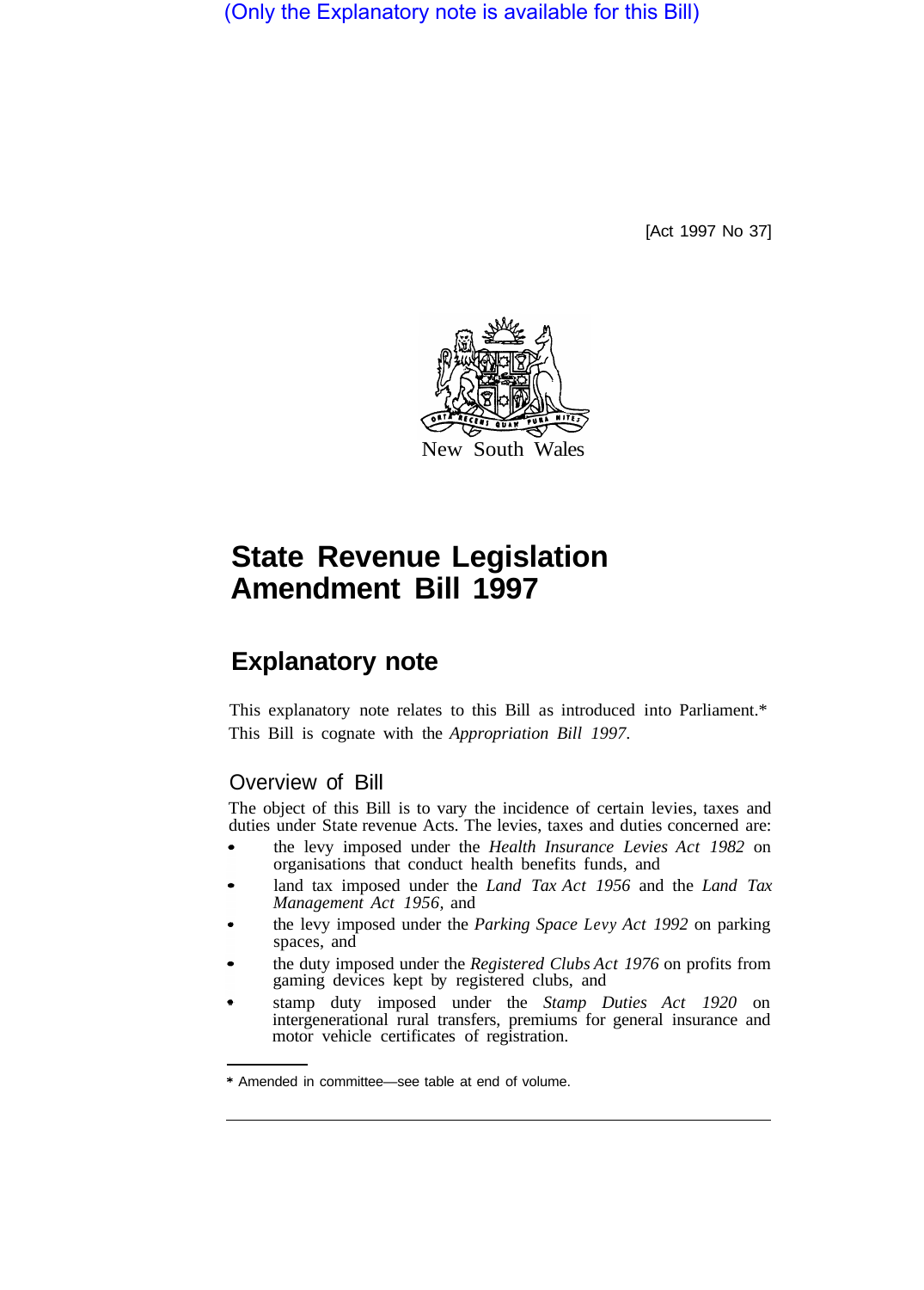State Revenue Legislation Amendment Bill 1997 [Act 1997 No 37]

Explanatory note

## Outline of provisions

**Clause 1** sets out the name (also called the short title) of the proposed Act.

**Clause 2** provides for the commencement of the proposed Act on 1 July 1997, unless other specific provision is made.

**Clause 3** is a formal provision giving effect to the amendments to the *Health Insurance Levies Act 1982* set out in Schedule 1.

**Clause 4** is a formal provision giving effect to the amendments to the *Land Tax Act 1956* set out in Schedule 2.

**Clause 5** is a formal provision giving effect to the amendments to the *Land Tax Management Act 1956* set out in Schedule 3.

**Clause 6** is a formal provision giving effect to the amendments to the *Parking Space Levy Act 1992* set out in Schedule 4.

**Clause 7** is a formal provision giving effect to the amendments to the *Registered Clubs Act 1976* set out in Schedule 5.

**Clause 8** is a formal provision giving effect to the amendments to the *Stamp Duties Act 1920* set out in Schedule 6.

**Clause 9** is a formal provision giving effect to the amendments to the *State Revenue Legislation Further Amendment Act 1996* set out in Schedule 7.

## **Schedule 1 Amendment of Health Insurance Levies Act 1982**

**Schedule l** amends the definition of *prescribed rate* in section 4 of the Act. The effect of the amendment is to increase the monthly levy paid to a health benefits fund by, in the case of a single contributor, 20 cents per week, and in the case of a contributing family, 40 cents per week. The increase has effect from l July 1997.

## **Schedule 2 Amendment of Land Tax Act 1956**

**Schedule 2** increases the rate of land tax from 1.65% to 1.85% for the 1998 and 1999 land tax years and reduces the rate to 1.7% for each year thereafter.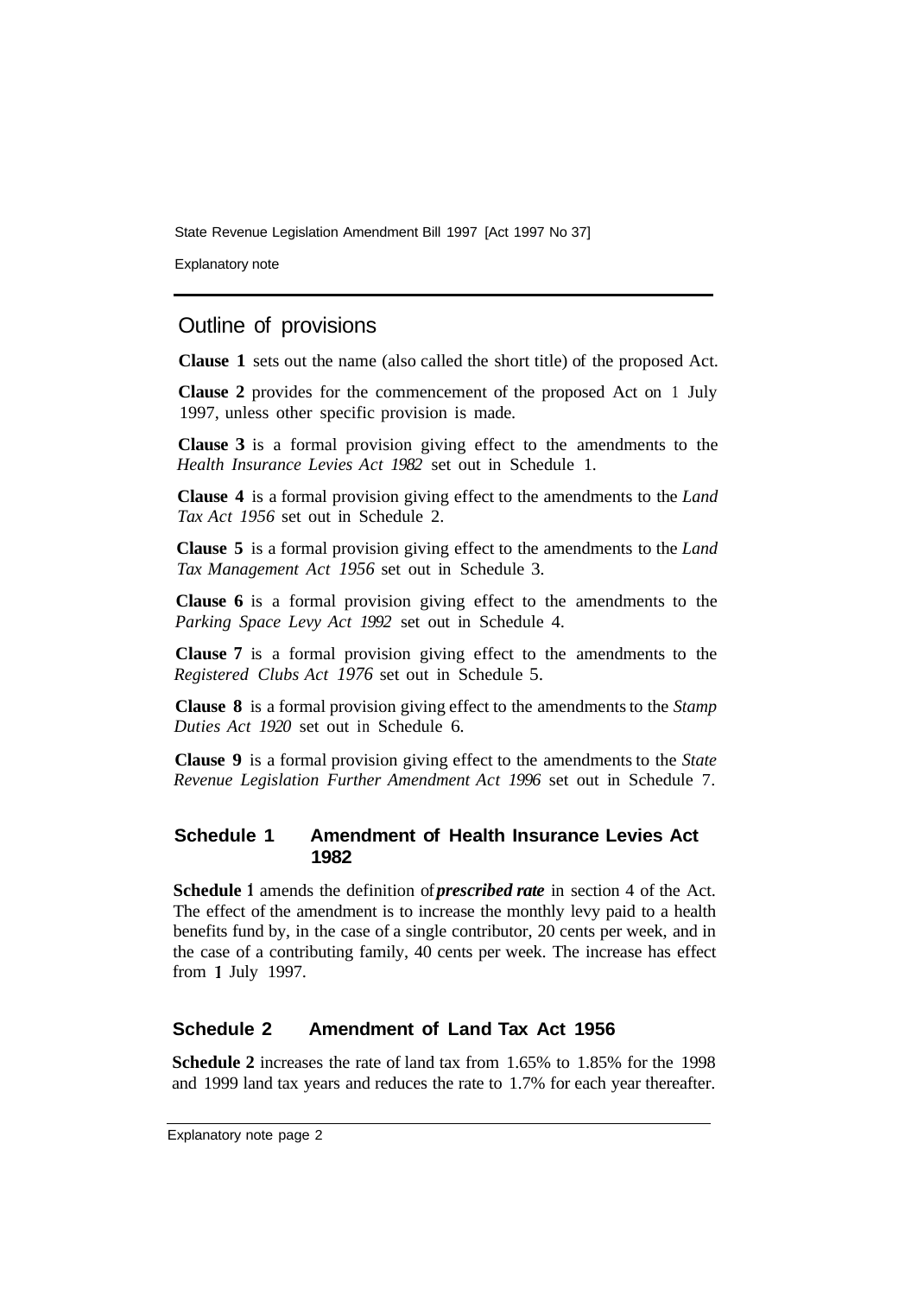State Revenue Legislation Amendment Bill 1997 [Act 1997 No 37]

Explanatory note

## **Schedule 3 Amendment of band Tax Management Act 1956**

**Schedule 3 [l]** and **[4]** impose land tax OR land that is used and occupied as the principal place of residence by the owner of the land and that has a land value of not less than \$1 million. Any such land is to be taxed as if it were the only land owned by the taxpayer. The \$1 million threshhold is to be adjusted in accordance with movements in the CPI.

**Schedule 3 [2]** and **[3]** make consequential amendments to the provisions that determine how the "allowable proportion" by which the land value of land on which a flat is situated is to be taxed if the value of the allowable proportion is \$1 million or more.

**Schedule 3 [5]–[12]** make other consequential amendments.

**Schedule 3 [13]** enables the making of regulations of a savings or transitional nature consequent on the amendments made to the Act.

## **Schedule 4 Amendment of Parking Space Levy Act 1992**

**Schedule 4 [l]** and **[2]** increase from \$200 per year to \$400 per year the levy payable for each parking space to which the Act applies. The increase is to take effect from l September 1997.

**Schedule 4 [3]** enables parking space levies to be applied towards the provision of public transport services.

**Schedule 4 [4]** reinserts the power of the Minister to delegate functions under the Act that had been a provision of the Act from its enactment until its amendment by the *Taxation Administration (Consequential Amendments) Act 1996.* 

## **Schedule 5 Amendment of Registered Clubs Act 1976**

**Schedule 5** increases from 22.5% to 30% the duty payable on so much of the profits from all approved gaming devices kept by a registered club as exceed \$1 million in **a** duty period.

## **Schedule 6 Amendment of Stamp Duties Act 1920**

## **lntergenerational rural transfers**

**Schedule 6 [l], [2]** and **[3]** extend the exemption from stamp duty granted to intergenerational rural transfers by section 66H of the Act so that it will also